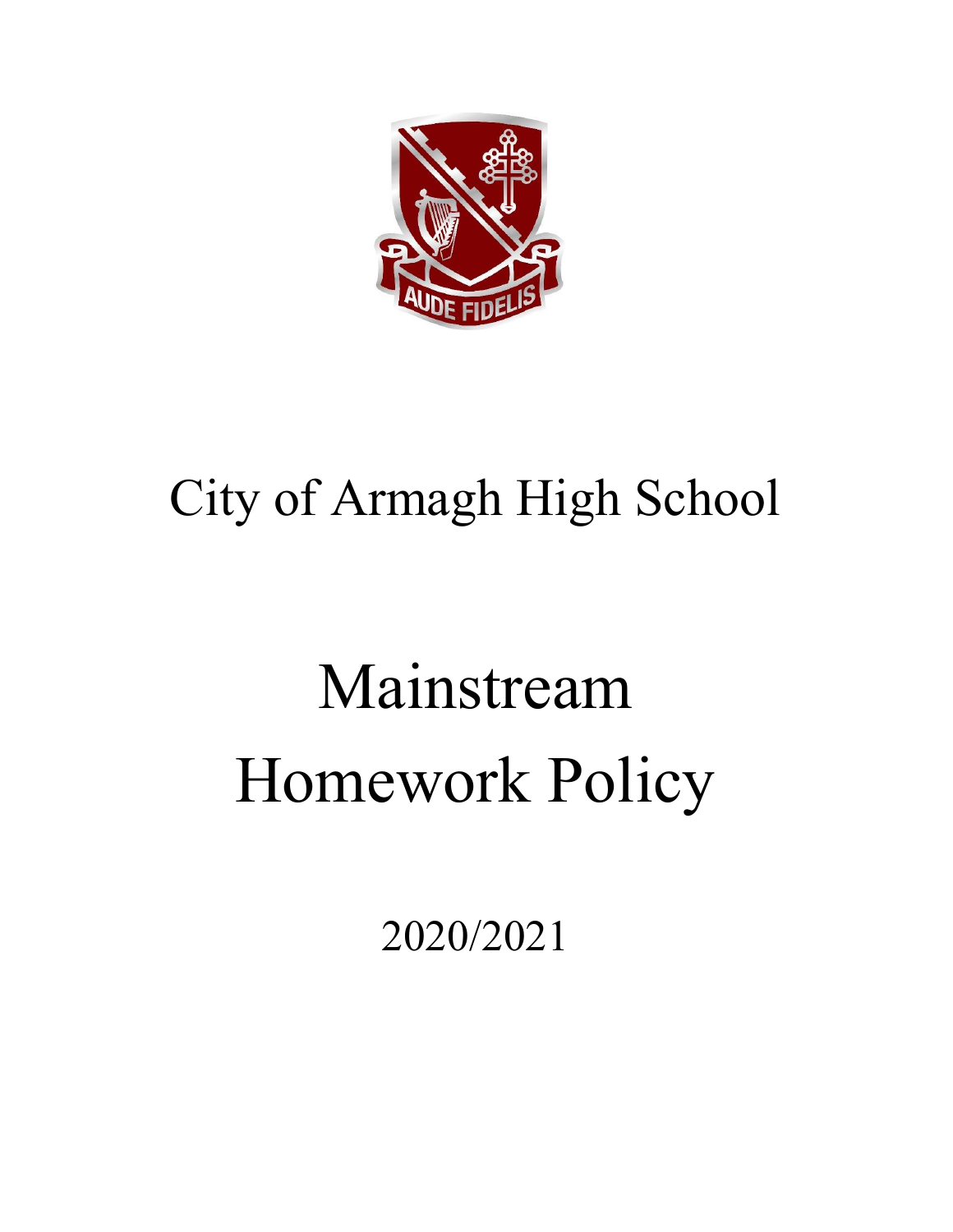### **Rationale**

This policy has been produced on the information gathered from consultation with parents, pupils and staff. It has also been based on government guidelines which emphasise the importance of homework and how it helps children to learn.

Homework is important in raising student achievement and is work that is set to be done outside the timetabled curriculum. It encourages independent study that is not directly supervised by a teacher.

Homework should enhance pupils' learning, improve their achievement and develop their study skills.

### The Purpose of Homework

The purpose of homework is to:

- Help the student to revisit and reflect on work that has taken place in the classroom, or to encourage further reflection by extending the school curriculum
- Enhance academic achievement by developing student skills such as selforganisation and self-discipline
- Supplement what is currently being covered in the class, and may involve recollection of data covered in class, or creation of a piece of work based on guidelines by the teacher
- Develop the home/school partnership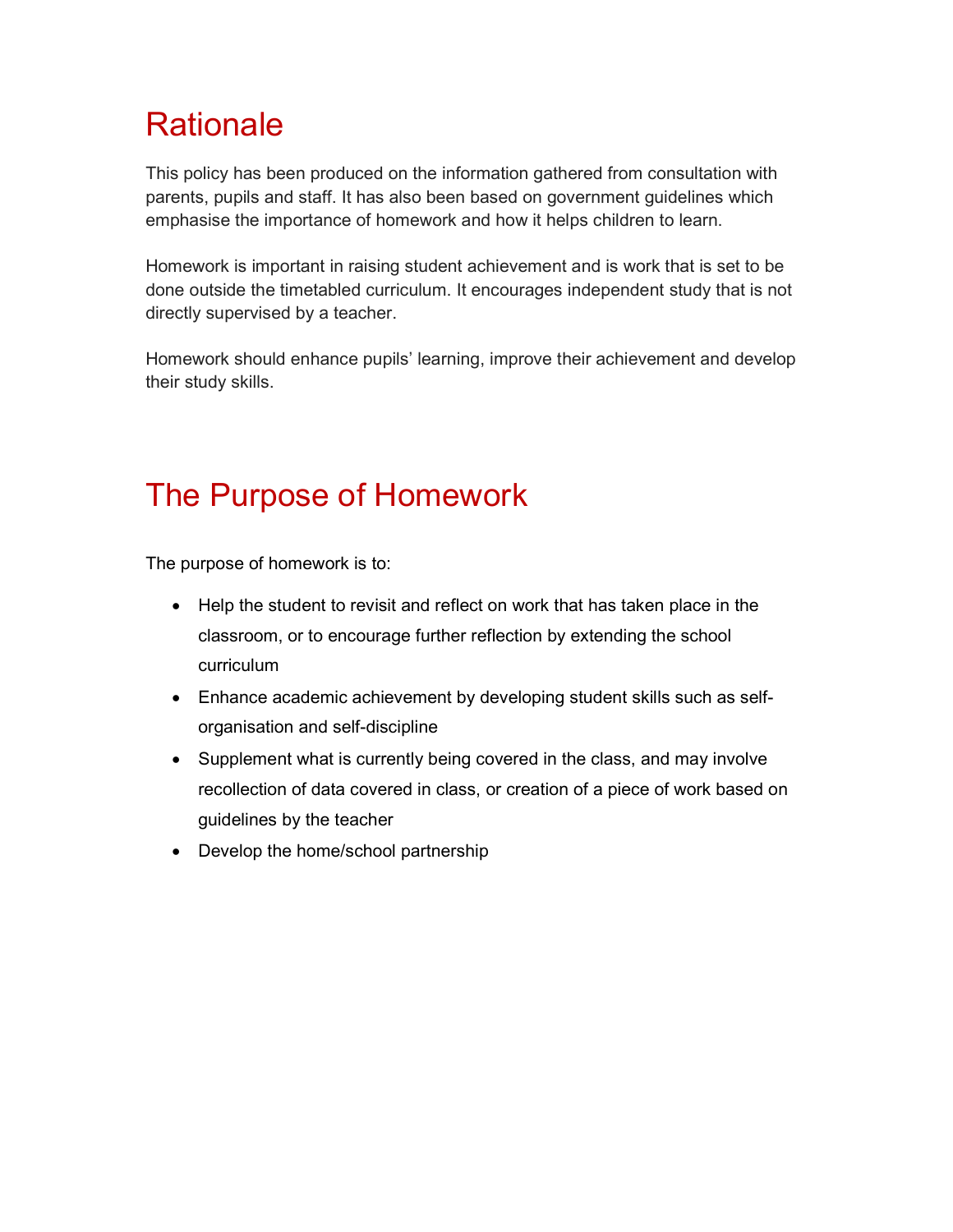### **Expectations**

### **Incentives**

- High quality homework and a good work ethos will be praised in class
- Where appropriate, homework will be included in display work
- Merits and rewards for achievement and sustained effort may be awarded for good homework
- For exceptional pieces of homework, a department letter or postcard may be sent home

### **Sanctions**

- 1. Class teacher
	- a. If there is not a reasonable attempt at homework, it will be recorded in the homework tracker in the diary for parents/guardian to sign
	- b. Two incomplete homeworks in each class will result in departmental detention

<sup>2.</sup> 

| No reasonable attempt at<br>homework | <b>Sanction</b>                                        |
|--------------------------------------|--------------------------------------------------------|
| 3                                    | Text home                                              |
| 6                                    | Phone call home                                        |
| 9                                    | Referral to Head of Year and<br>homework report issued |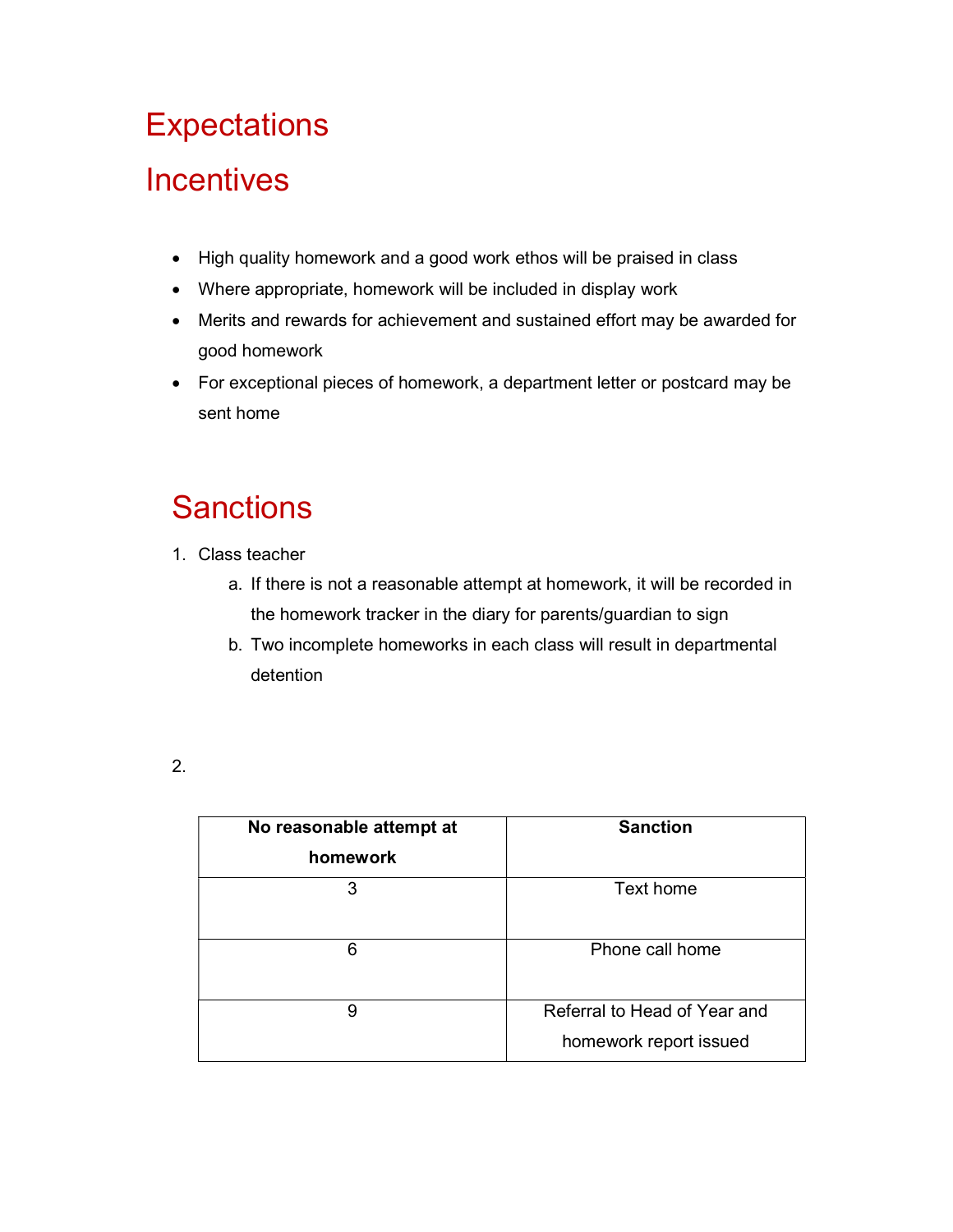- 3. Year Head
	- a. Following referral, diaries will be monitored, identifying students with homework problems across several departments
	- b. Parents may be invited in to discuss issues with regards to homework
	- c. Homework report issued
	- d. Facilitate compulsory attendance at homework club (Tuesdays and Thursdays) until necessary improvements are made

### Types of Homework

#### Homework can take a variety of forms, including:

- Writing tasks;
- Note-taking and writing up notes taken in lessons;
- Reading;
- Learning for example: facts, vocabulary, spellings;
- Completing controlled assessment;
- Research;
- Drawing or design work;
- Preparing for discussions or presentations;
- On-line learning;
- Answering questions;
- Completing worksheets;
- Revising for tests and exams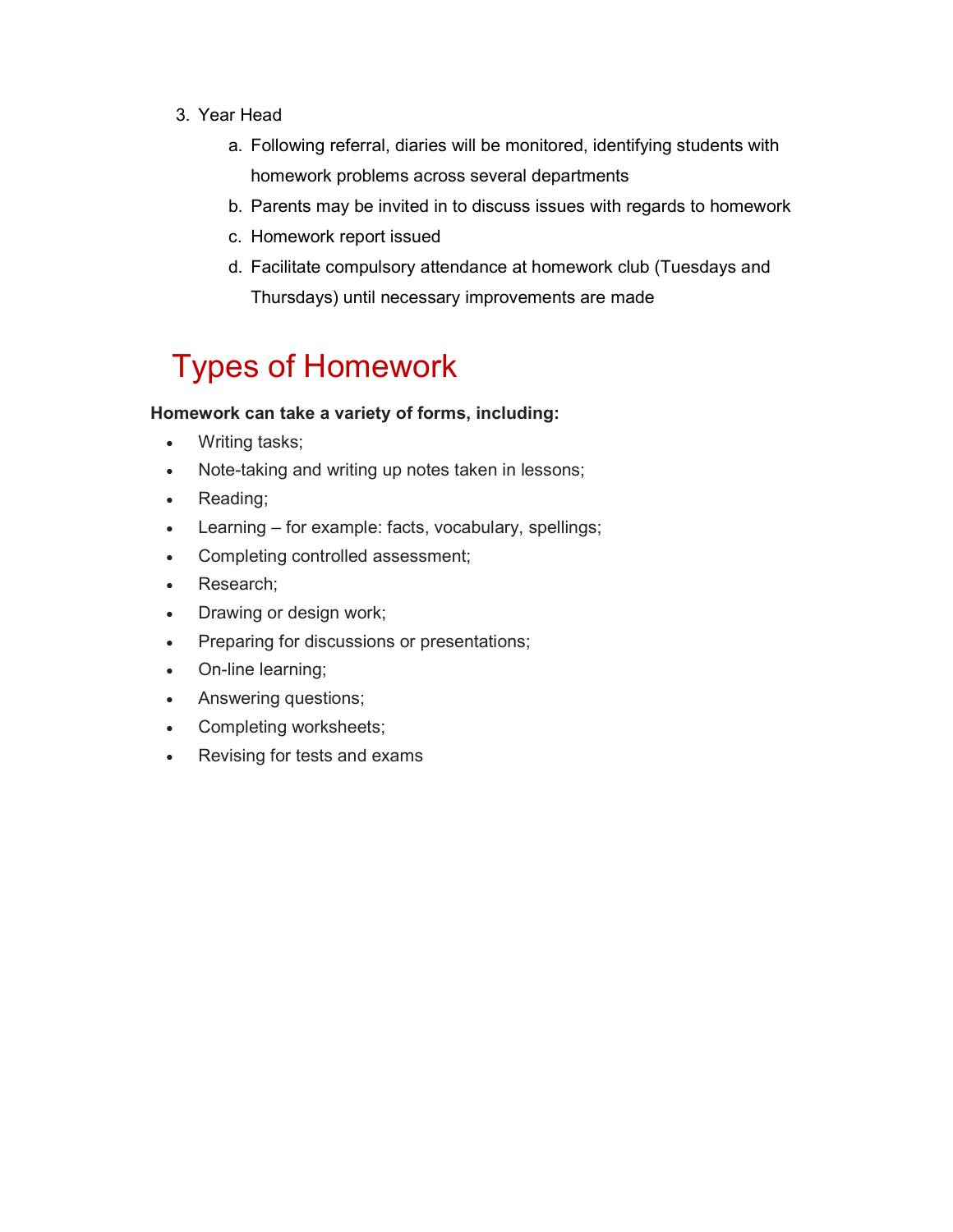### Roles

#### The role of the pupil

- To listen to homework instructions in class
- To carefully copy down (or ensure that they have a copy of) instructions for the task and deadline date into the homework diary
- To ensure that homework is completed and handed in on the deadline
- To attempt all work and give their best effort
- To inform the class teacher of any difficulties

#### The role of the Form Teacher

- To check that the homework tracker in diary is being signed by the parent/guardian
- To note and respond to any comments written in diaries by parents
- To discuss with student to see if there are any issues

#### The role of the Class Teacher

- To give full and comprehensive instructions
- To set deadlines for completed work and ensure that they are met
- To mark and return all homework
- To provide help and support
- To inform the Form Teacher when problems arise
- To reward homework if necessary

#### The role of the Parent

- To provide a quiet place to work
- To check the time spent on individual tasks
- To check the presentation and content of all homework being returned to school
- To sign the homework diary each week
- To provide the school with information about any problems through the homework diary or by contacting the school directly
- To check the homework tracker
- To support the school's policy